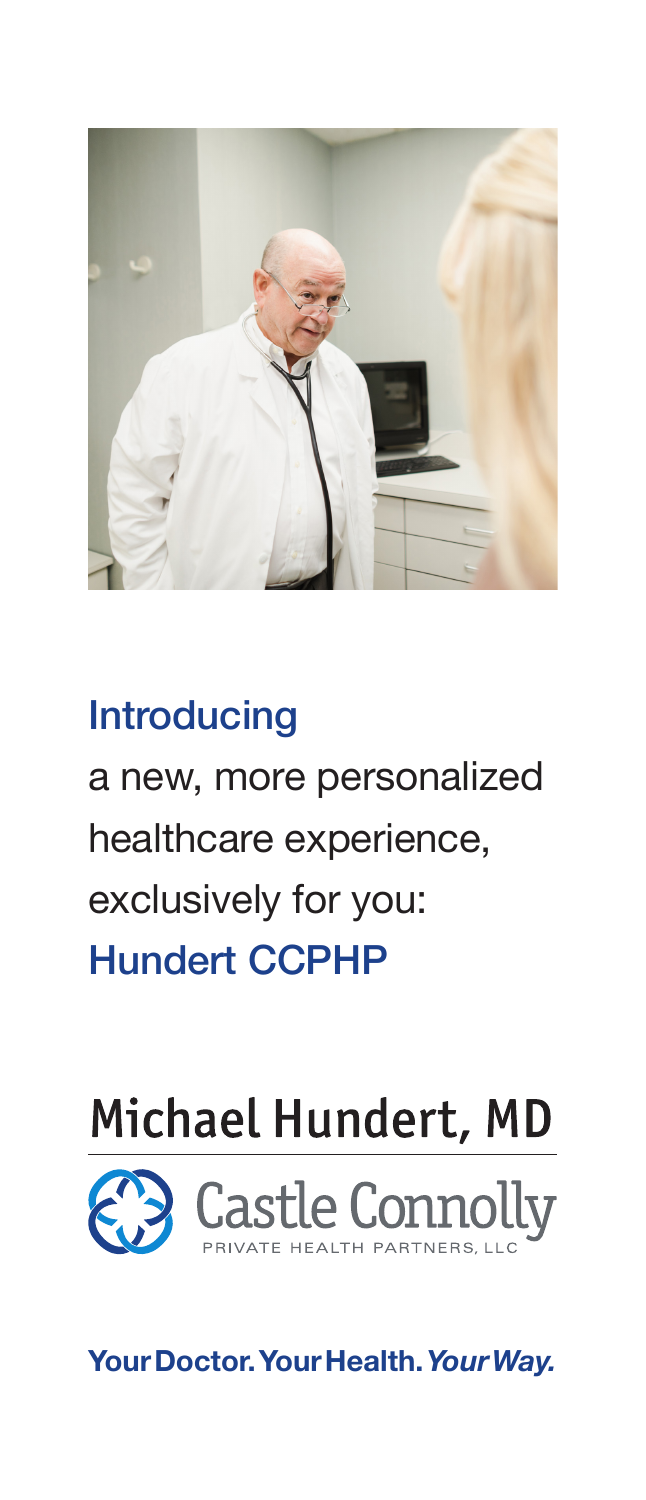

Available to you, wherever and whenever.

As a **Hundert CCPHP** Member, you can reach your doctor **24/7** through private text and Member-only phone line.

Our messenger app allows you to directly message with your physician regarding your care through your smartphone. Receive quick, convenient consults with your doctor or easily request prescription refills.

Enjoy the perks of Membership today.

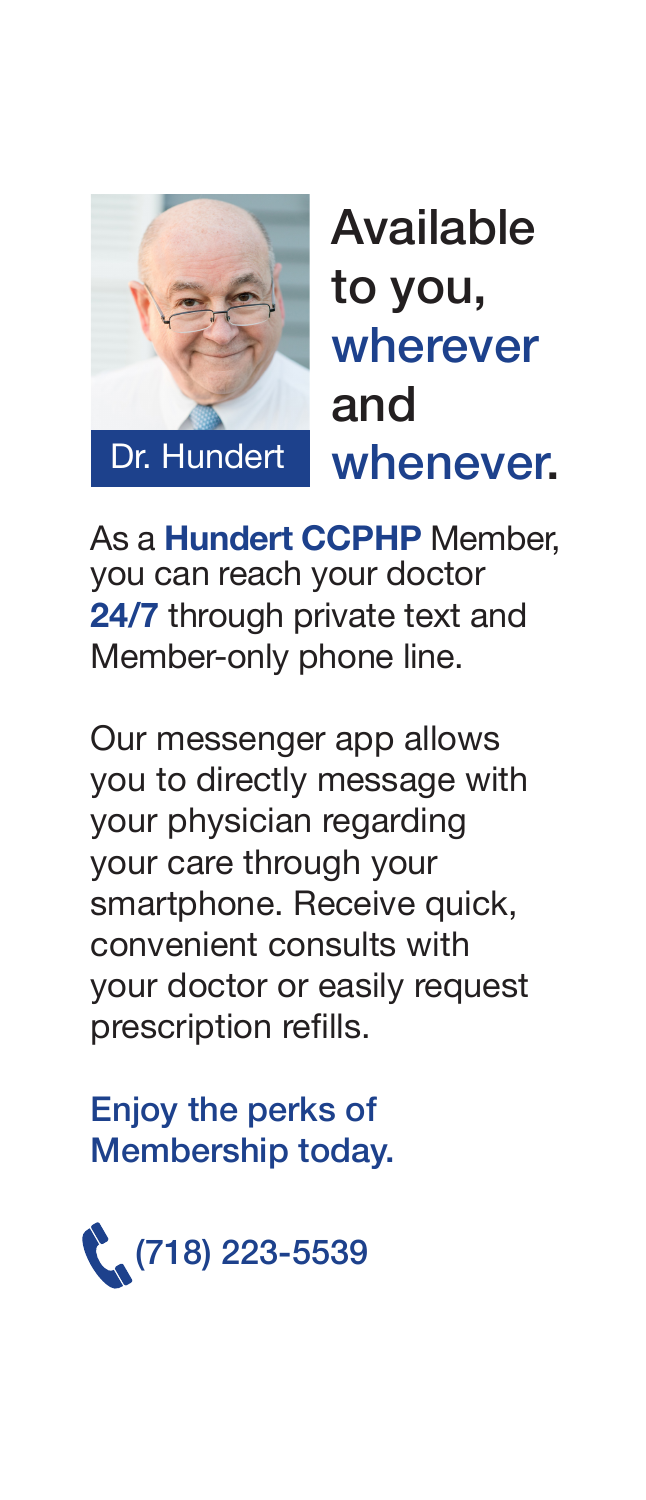#### Meet Dr. Hundert

Dr. Michael L. Hundert's desire to practice as an internist stems from his reverence for his Jewish parents, who survived the Holocaust and encouraged him to strive for greatness. Dr. Hundert was raised in Chicago and went to medical school at Rush Medical College, graduating in 1975. He then completed an intensive internal medicine residency in 1978 in New York at the Cornell-affiliated program at North Shore University and Memorial Hospitals. In 1978, after receiving his internal medicine board certification, Dr. Hundert began his private practice. In addition to caring for his diverse patient base, Dr. Hundert was the director of critical care medicine at Flushing Hospital from 1980 to 1990. After obtaining a board certification in critical care medicine, he then decided to return to primary patient care full time. Because of the nature of his practice, Dr. Hundert became board certified in geriatric medicine in 1992, with two subsequent geriatrics board re-certifications in 2004 and 2015.

Dr. Hundert is currently a member of the American College of Physicians, The Medical Society of the State of New York, American Geriatrics Society, and Society of Critical Care Medicine. He has also been elected as a fellow of the American College of Physicians (FACP), a lifetime award for achievement. Dr. Hundert has been listed as a Castle Connolly Top Doctor® since 2014, as well as in Newsday and other local newspapers as a top physician in the Little Neck community. Dr. Hundert also serves the community by volunteering as the medical director of the Little Neck - Douglaston Community Ambulance Corps.

He credits his mentors—Dr. Donald Tarun, Dr. Milton Levine, Dr. Philip Lieberman, Dr. Lawrence Scherr, and Dr. Ralph Mastrangelo—as those who have helped to shape his career in medicine. In addition, Dr. Hundert acknowledges the support of his children, Joshua, Gregory, Julie, and Jess; his grandson Max; and most of all, the only person who believed in him and shared every day of his life, his wife, Amy.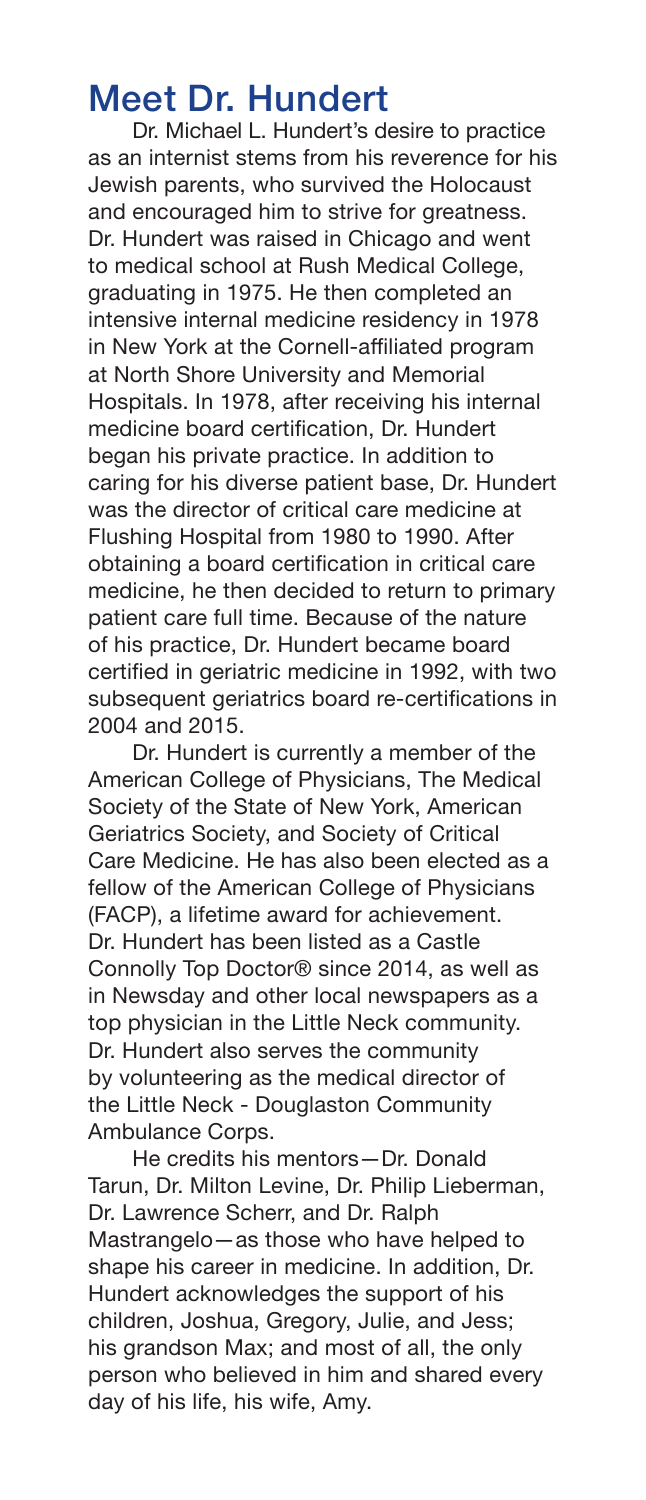## Get the most from your healthcare experience— Go concierge.

Prioritize your health with a hightouch model and experience how the **Hundert CCPHP** Membership can benefit you.

**50%**reported reductions in hospital admissions\*

28% reported reductions in healthcare costs per member, per month\*

### Convenient. Connected. Collaborative approach.

- *• Same-day and next-day appointments*
- *• Extended office visits*
- *• Referrals to Castle Connolly Top Doctors®*
- *• 24/7 connectivity to Dr. Hundert*

Enjoy the perks of Membership today:  $(718)$  223-5539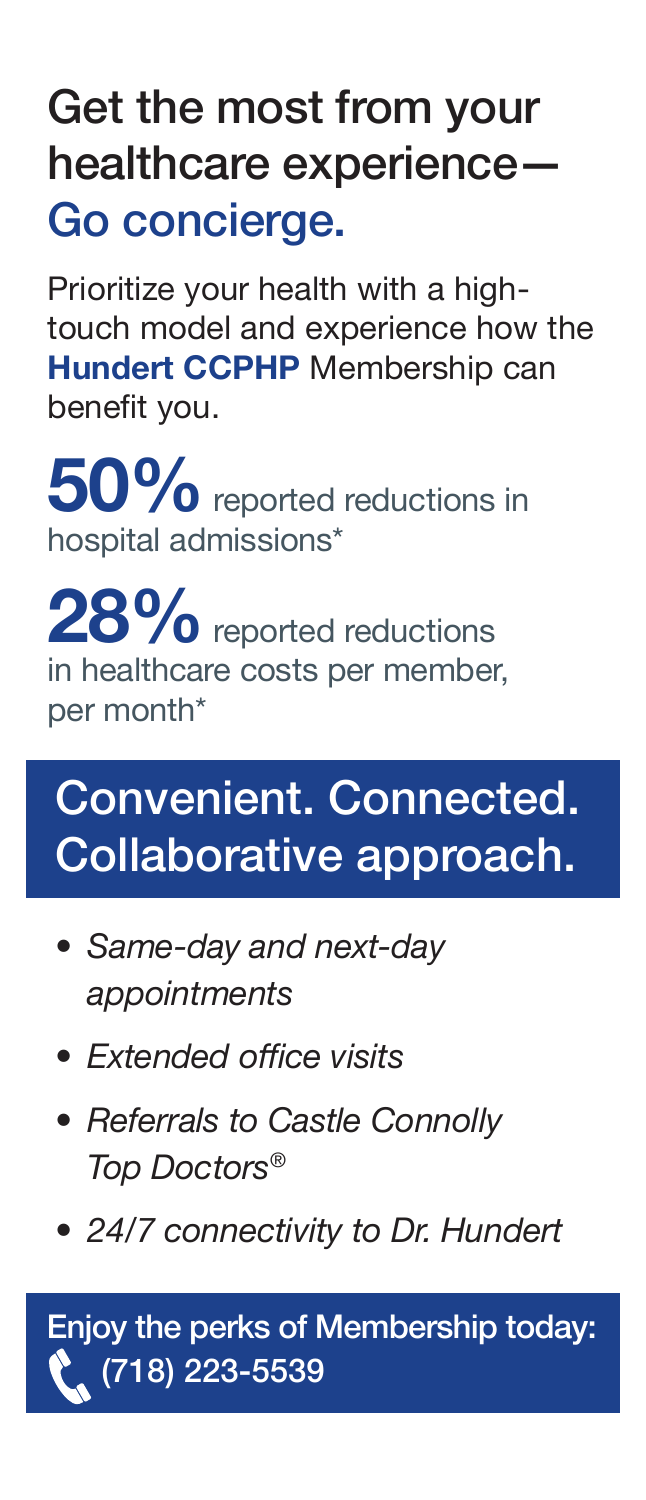# Get your own personal guide to wellbeing.

Enhance your health with the exclusive Member benefit of the SENS Solution® Wellness Program. SENS Solution® was designed to enhance your overall health by helping you improve your sleep, exercise, nutrition and stress management. *The program includes:*

Personalized health assessment Our wellness app identifies areas of improvement and helps you track your progress.



### Health coaching

Our health coaches will work with you to help you reach your health goals by providing customized support and education.



### Member events



**i**

### Discounts on wellness-related offers and services

Wellness tips

\*https://www.prweb.com/releases/chenmed\_and\_university\_of\_miami\_researchers\_ show\_high\_touch\_care\_improves\_health\_outcomes/prweb15763805.htm